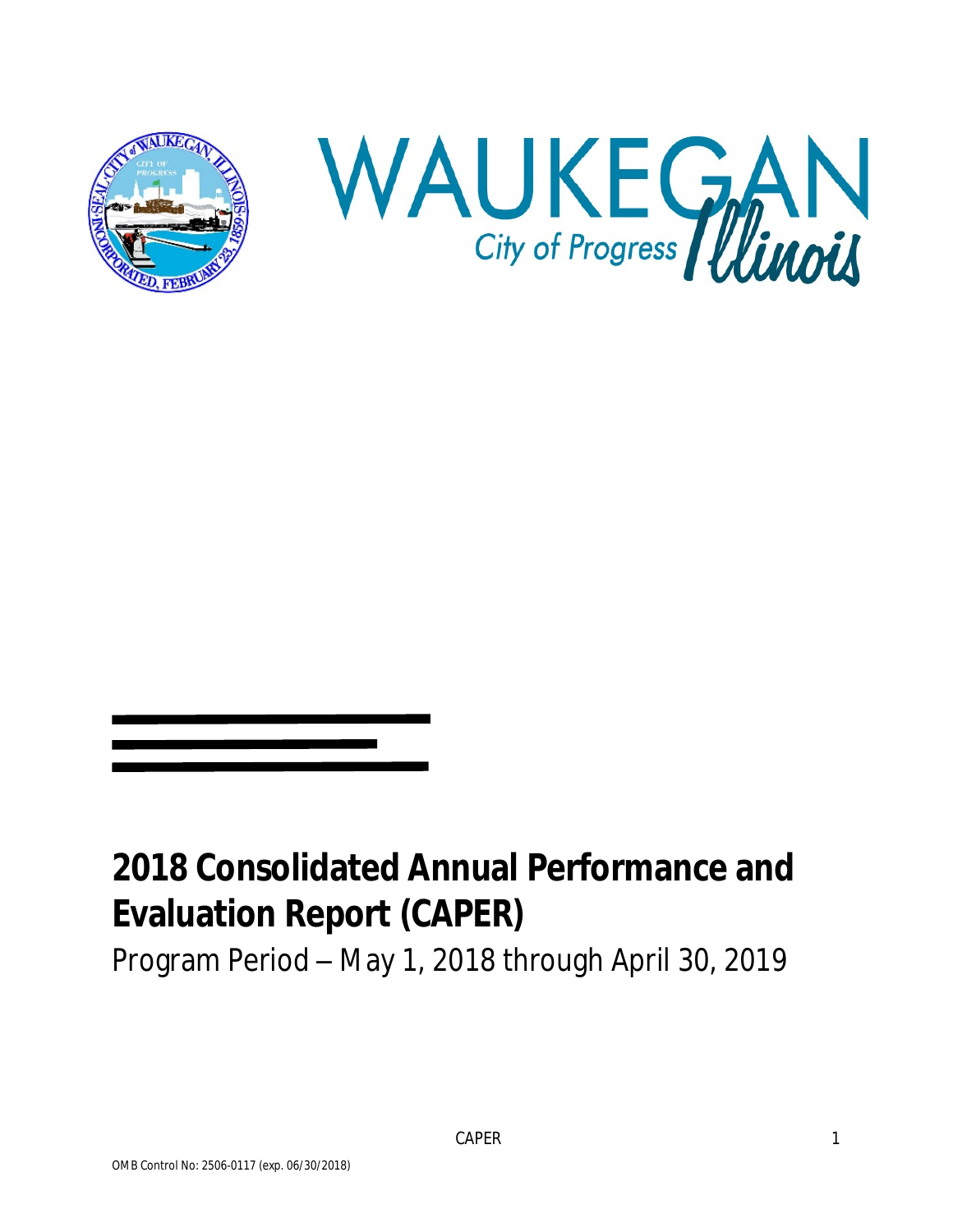# **CR-05 - Goals and Outcomes**

#### **Progress the jurisdiction has made in carrying out its strategic plan and its action plan. 91.520(a)**

This could be an overview that includes major initiatives and highlights that were proposed and executed throughout the program year.

The 2018 Consolidated Annual Performance and Evaluation Report (CAPER) provides an assessment of the City of Waukegan's progress towards achieving the goals and objectives stated in the 2015-2019 Consolidated Plan and the Annual Action Plan goals and objectives for Program Year 2018. The CAPER reports on Program Year 2018- May 1, 2018 to April 30, 2019 for the Community Development Block Grant formula grant program. The City of Waukegan's CDBG allocation was used to support various public service programs including those providing services to seniors, the homeless, victims of domestic violence and their children, sexual abuse victims, food pantries, legal services to affrimatively further fair housing and at risk youth. Other activities funded included housing rehabiliation, infrastructure improvement and code enforcement. The City continues to partner with the Lake County Consortium to enhance the CDBG funding application process.

In PY 2018, the City partnered with Community Partners for Affordable Housing by allocating a portion of its HOME funds to the First Time Homebuyer's Program which provided assistance to the ten (10) Waukegan homebuyers.

#### **Comparison of the proposed versus actual outcomes for each outcome measure submitted with the consolidated plan and explain, if applicable, why progress was not made toward meeting goals and objectives. 91.520(g)**

Categories, priority levels, funding sources and amounts, outcomes/objectives, goal outcome indicators, units of measure, targets, actual outcomes/outputs, and percentage completed for each of the grantee's program year goals.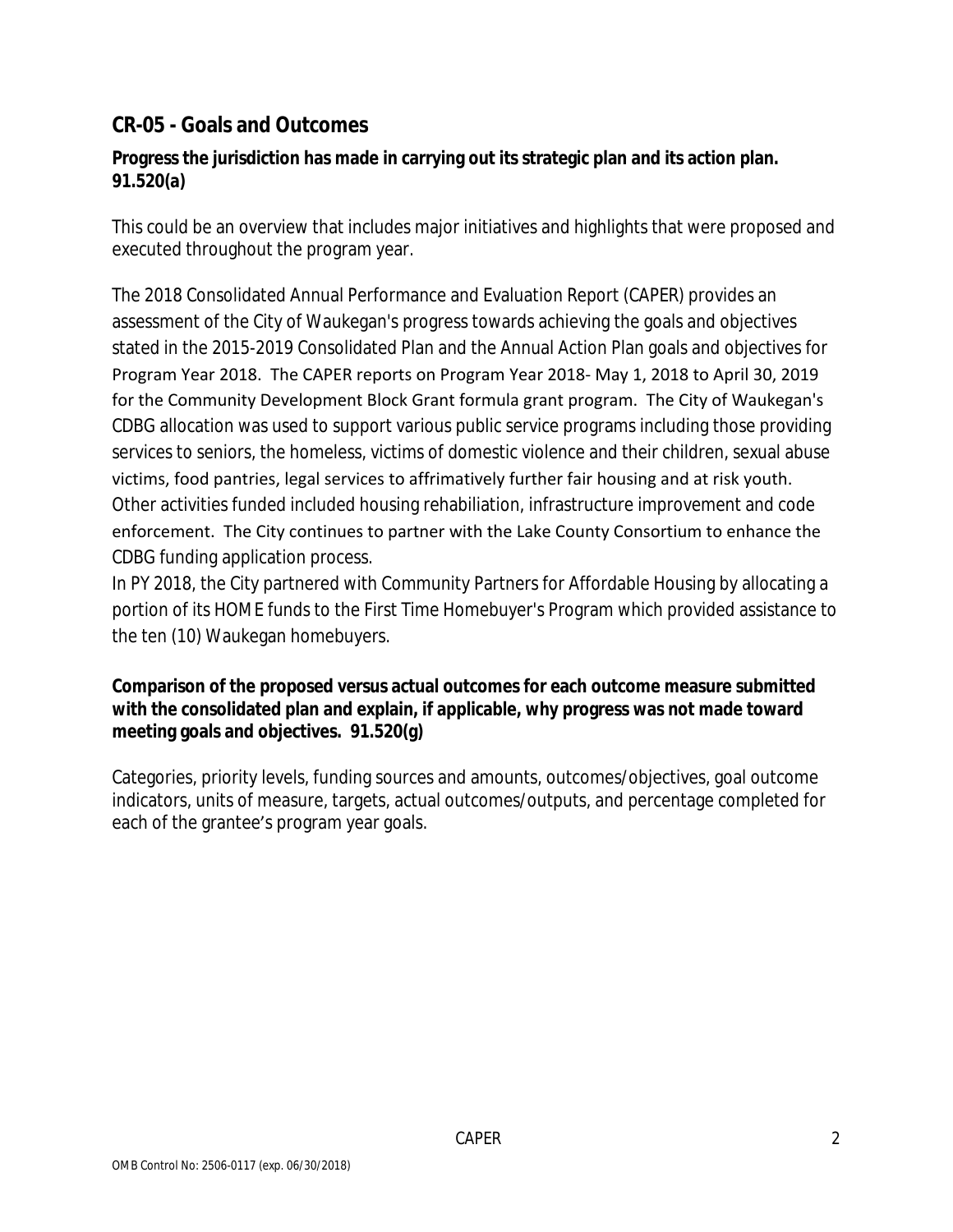| Goal                           | Category                                | Source/<br>Amount | Indicator                                                                                                      | Unit of<br><b>Measure</b>    | Expected<br><b>Strategic</b><br>Plan | Actual-<br><b>Strategic</b><br>Plan | Percent<br>Complete | <b>Expected</b><br>Program<br>Year | Actual-<br>Program<br>Year | Percent<br>Complete |
|--------------------------------|-----------------------------------------|-------------------|----------------------------------------------------------------------------------------------------------------|------------------------------|--------------------------------------|-------------------------------------|---------------------|------------------------------------|----------------------------|---------------------|
| Code<br>Enforcement            | Non-Housing<br>Community<br>Development | CDBG:<br>\$       | <b>Buildings Demolished</b>                                                                                    | <b>Buildings</b>             | 9                                    | $\mathbf 0$                         | 0.00%               | 3                                  | $\overline{0}$             | 0.00%               |
| Code<br>Enforcement            | Non-Housing<br>Community<br>Development | CDBG:<br>\$       | <b>Housing Code</b><br>Enforcement/Foreclosed<br>Property Care                                                 | Household<br>Housing<br>Unit | 130                                  | $\boldsymbol{0}$                    | 0.00%               | 40                                 | 4685                       | 11,712.50%          |
| Economic<br>Development        | Non-Housing<br>Community<br>Development | CDBG:<br>\$       | Facade<br>treatment/business<br>building rehabilitation                                                        | <b>Business</b>              | 6                                    | $\boldsymbol{0}$                    | 0.00%               |                                    |                            |                     |
| Housing<br>Rehabilitation      | Affordable<br>Housing                   | CDBG:<br>\$       | Homeowner Housing<br>Rehabilitated                                                                             | Household<br>Housing<br>Unit | 30                                   | 27                                  | 90.00%              | 10                                 | 10                         | 100.00%             |
| Infrastructure<br>Improvements | Non-Housing<br>Community<br>Development | CDBG:<br>\$       | Public Facility or<br>Infrastructure Activities<br>other than<br>Low/Moderate Income<br><b>Housing Benefit</b> | Persons<br>Assisted          | 223275                               | 95552                               | 42.80%              | 50952                              | 50952                      | 100.00%             |
| Program<br>Administration      |                                         | CDBG:<br>\$       | Other                                                                                                          | Other                        | 470530                               | $\mathbf 0$                         | 0.00%               |                                    |                            |                     |
| Public<br>Facilities           | Non-Housing<br>Community<br>Development | CDBG:<br>\$       | Public Facility or<br>Infrastructure Activities<br>other than<br>Low/Moderate Income<br><b>Housing Benefit</b> | Persons<br>Assisted          | 2500                                 | 80                                  | 3.20%               |                                    |                            |                     |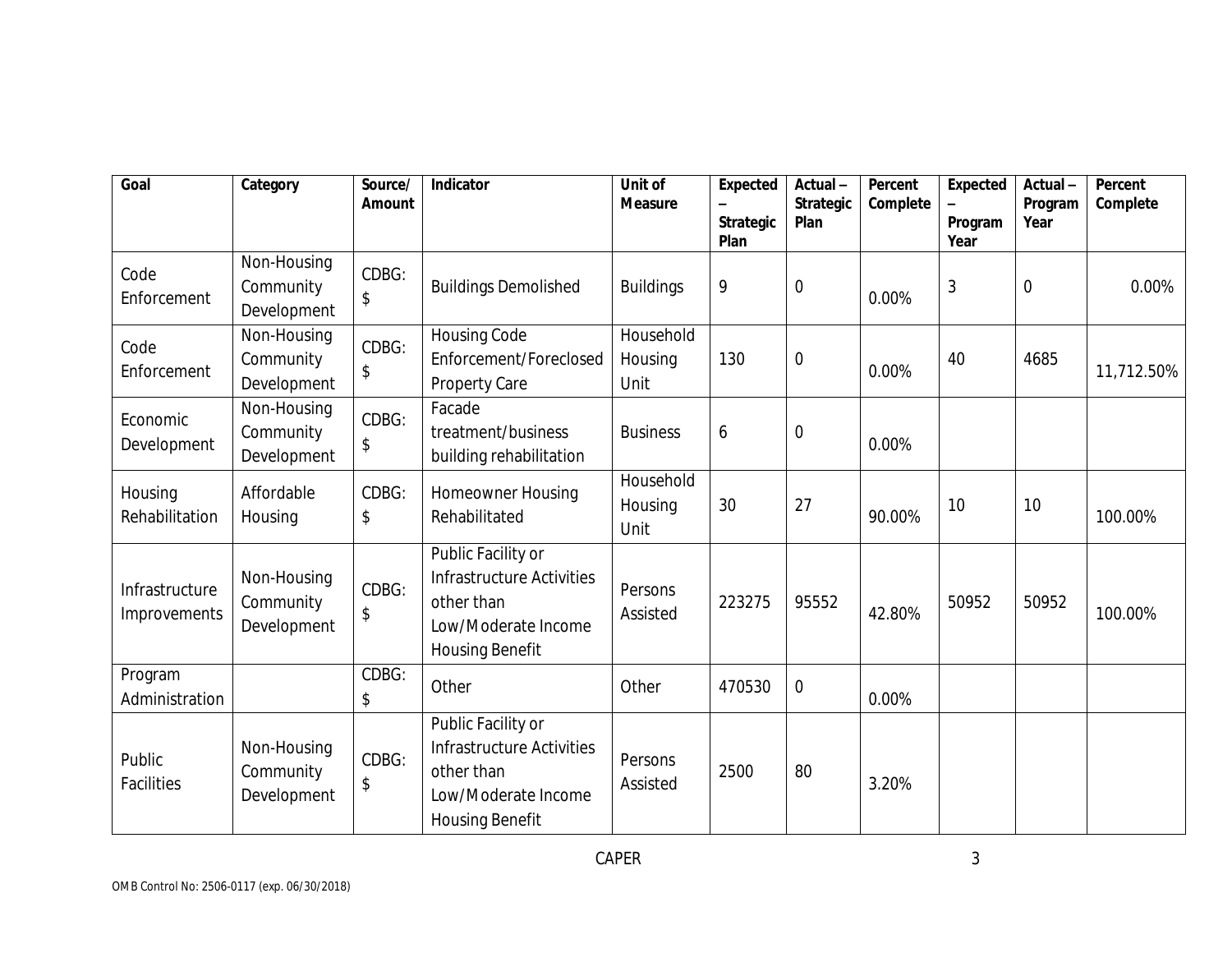| Public<br>Facilities    | Non-Housing<br>Community<br>Development | CDBG:<br>\$ | Facade<br>treatment/business<br>building rehabilitation                                  | <b>Business</b>              | $\overline{0}$ |       |         | 10    | $\mathbf 0$ | 0.00%   |
|-------------------------|-----------------------------------------|-------------|------------------------------------------------------------------------------------------|------------------------------|----------------|-------|---------|-------|-------------|---------|
| <b>Public Service</b>   | Non-Housing<br>Community<br>Development | CDBG:<br>\$ | Public service activities<br>other than<br>Low/Moderate Income<br><b>Housing Benefit</b> | Persons<br>Assisted          | 40000          | 37941 | 94.85%  |       |             |         |
| <b>Public Service</b>   | Non-Housing<br>Community<br>Development | CDBG:<br>\$ | Public service activities<br>for Low/Moderate<br>Income Housing Benefit                  | Households<br>Assisted       | $\overline{0}$ |       |         | 15933 | 4259        | 26.73%  |
| Rehab<br>Administration | Rehab<br>Administration                 | CDBG:<br>\$ | <b>Homeowner Housing</b><br>Rehabilitated                                                | Household<br>Housing<br>Unit | 10             | 10    | 100.00% | 10    | 10          | 100.00% |
| Rehab<br>Administration | Rehab<br>Administration                 | CDBG:<br>\$ | Other                                                                                    | Other                        |                |       |         |       |             |         |

**Table 1 - Accomplishments – Program Year & Strategic Plan to Date**

## **Assess how the jurisdiction's use of funds, particularly CDBG, addresses the priorities and specific objectives identified in the plan, giving special attention to the highest priority activities identified.**

The high priority goals identified in the 2015-2019 Consolidated Plan included owner-occupied rehabilitation, infrastructure improvement, code enforcement, various public services and program administration. During this program period, the City met its goal of completing ten (10) owner-occupied rehabilitation projects. Additionally, the infrastructure improvement program was successful in replacing 10,568 square feet of deteriorated sidewalk throughout low to moderate income census tracts within the City. The Code Enforcement Program resulted in 4,685 properties cited for code violations. The various public services activites which included programs that provided services such as overnight shelter for homeless persons, counseling for sexual assault and domestic abuse victims, emergency food distribution, senior transportation and independence services, life enrichment activities for the severely disabled, job readiness training for at-risk youth and legal advocacy for youth.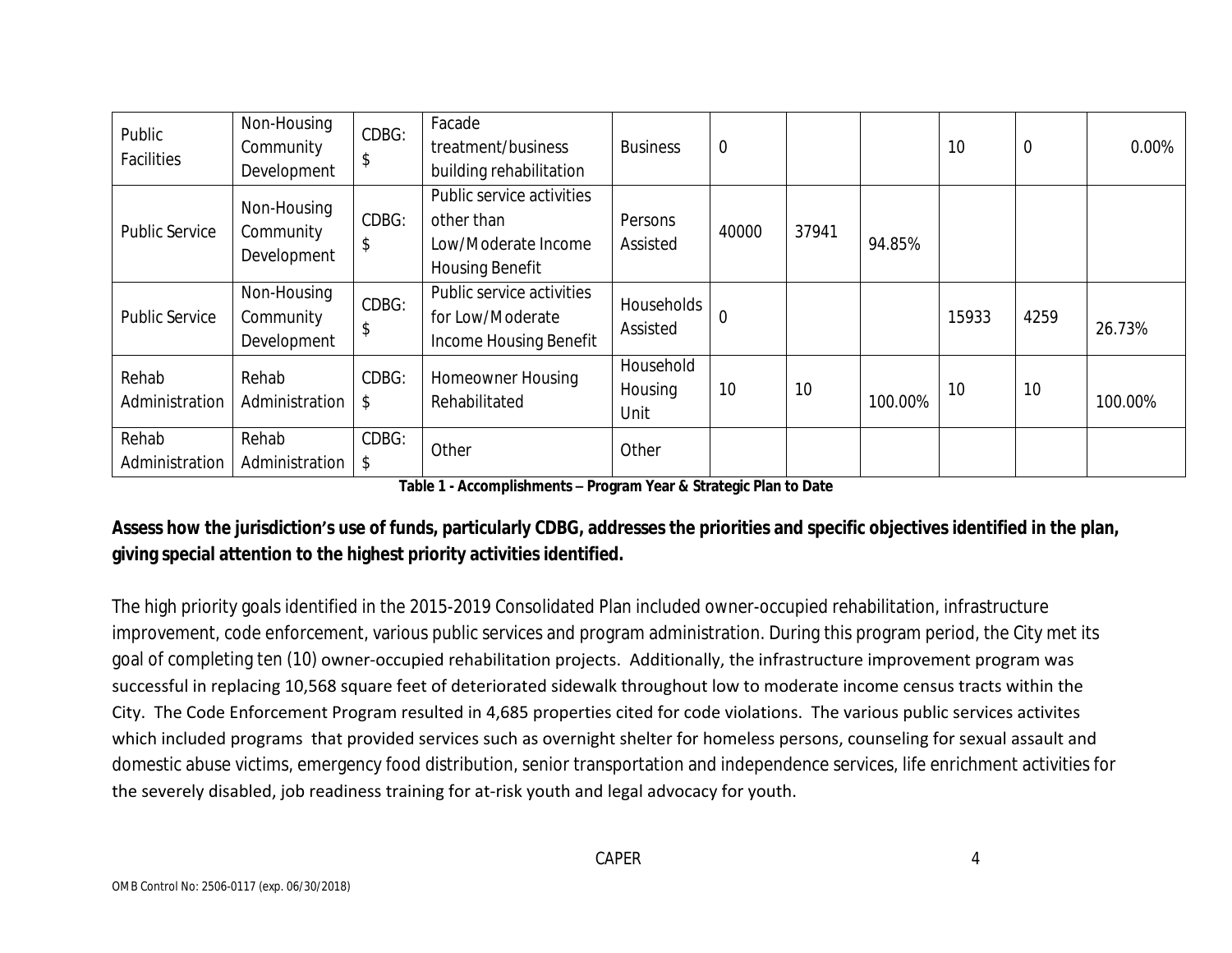# **CR-10 - Racial and Ethnic composition of families assisted**

**Describe the families assisted (including the racial and ethnic status of families assisted). 91.520(a)** 

|                                           | <b>CDBG</b> |
|-------------------------------------------|-------------|
| White                                     | 737         |
| <b>Black or African American</b>          | 721         |
| Asian                                     | 37          |
| American Indian or American Native        |             |
| Native Hawaiian or Other Pacific Islander |             |
| <b>Total</b>                              | 1,495       |
| Hispanic                                  | 246         |
| Not Hispanic                              | 1,249       |

**Table 2 – Table of assistance to racial and ethnic populations by source of funds**

#### **Narrative**

During program year 2018, activities implemented with CDBG funds benefited approximately 59,933 persons. The chart above does not take into account the activites completed based on area benefit.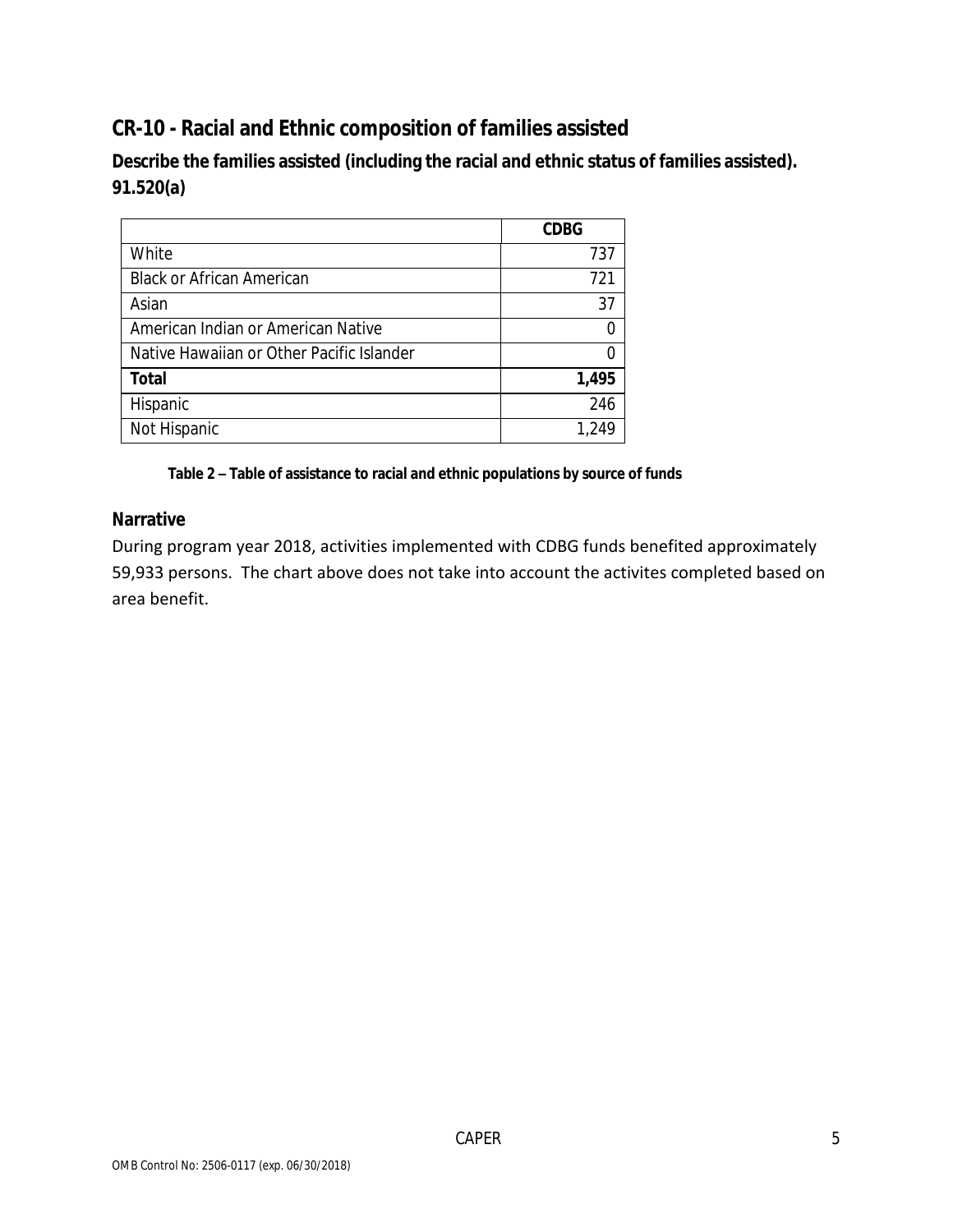# **CR-15 - Resources and Investments 91.520(a)**

| <b>Source of Funds</b> | Source           | <b>Resources Made</b><br>Available | <b>Amount Expended</b><br>During Program Year |
|------------------------|------------------|------------------------------------|-----------------------------------------------|
| CDBG                   | public - federal | 907,093                            | 728,977                                       |

#### **Identify the resources made available**

**Table 3 - Resources Made Available**

#### **Narrative**

CDBG funds were used to support 14 Public Services Agencies, the City's Housing Rehabilitation Program and Infrastructure Improvement Programs (Sidewalk and Americans with Disabilities Ramp), a Public Facilities Project for severely disabled individuals and Code Cnforcement Program. The total project cost was \$11,025,757.00 with CDBG contributing \$728,977.23. During the application process all applicants are required to identify and provide at least 25% of the project costs as leverage or match. All applicants exceeded this requirement. Waukegan's leverage policy of the 25% or greater assures agencies and projects are not completely dependent on CDBG funds.

#### **Identify the geographic distribution and location of investments**

| <b>Target Area</b> | <b>Planned Percentage of</b><br><b>Allocation</b> | <b>Actual Percentage of</b><br><b>Allocation</b> | <b>Narrative Description</b> |
|--------------------|---------------------------------------------------|--------------------------------------------------|------------------------------|
| 1st ward           | 50                                                |                                                  |                              |
| City of Waukegan   | 50                                                | 100                                              |                              |

**Table 4 – Identify the geographic distribution and location of investments**

#### **Narrative**

None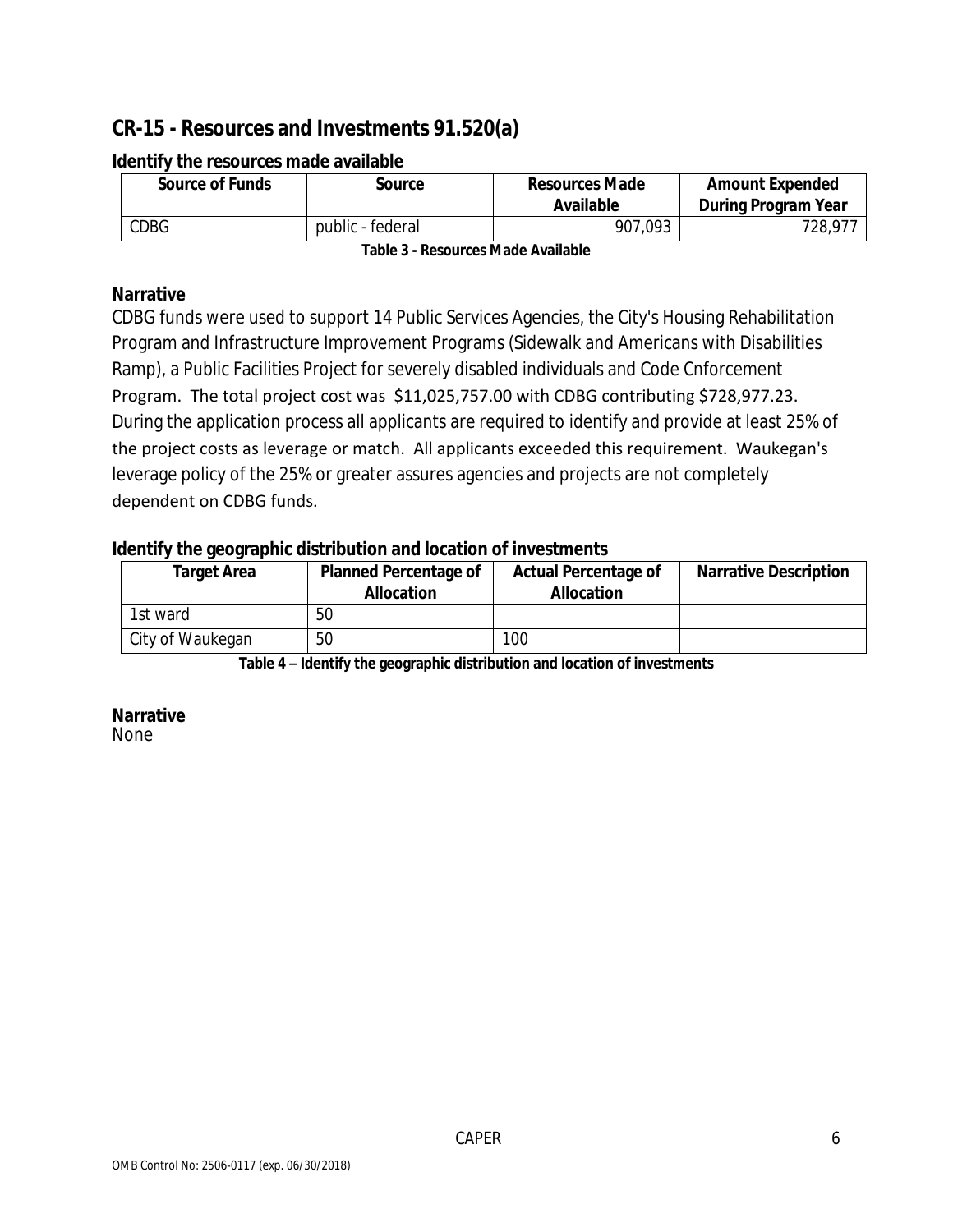#### **Leveraging**

**Explain how federal funds leveraged additional resources (private, state and local funds), including a description of how matching requirements were satisfied, as well as how any publicly owned land or property located within the jurisdiction that were used to address the needs identified in the plan.**

The continued lack of significant funding is a barrier to meeting the community's needs. Many sources of funding including the City budget, local lenders, private industry, corporate, foundation and government grants and citizen contributions as well as other sources helped make the various projects and the activities undertaken possible and ensured the benefit of those projects to Waukegan residents. All projects are required to demonstrate at least 25% leverage.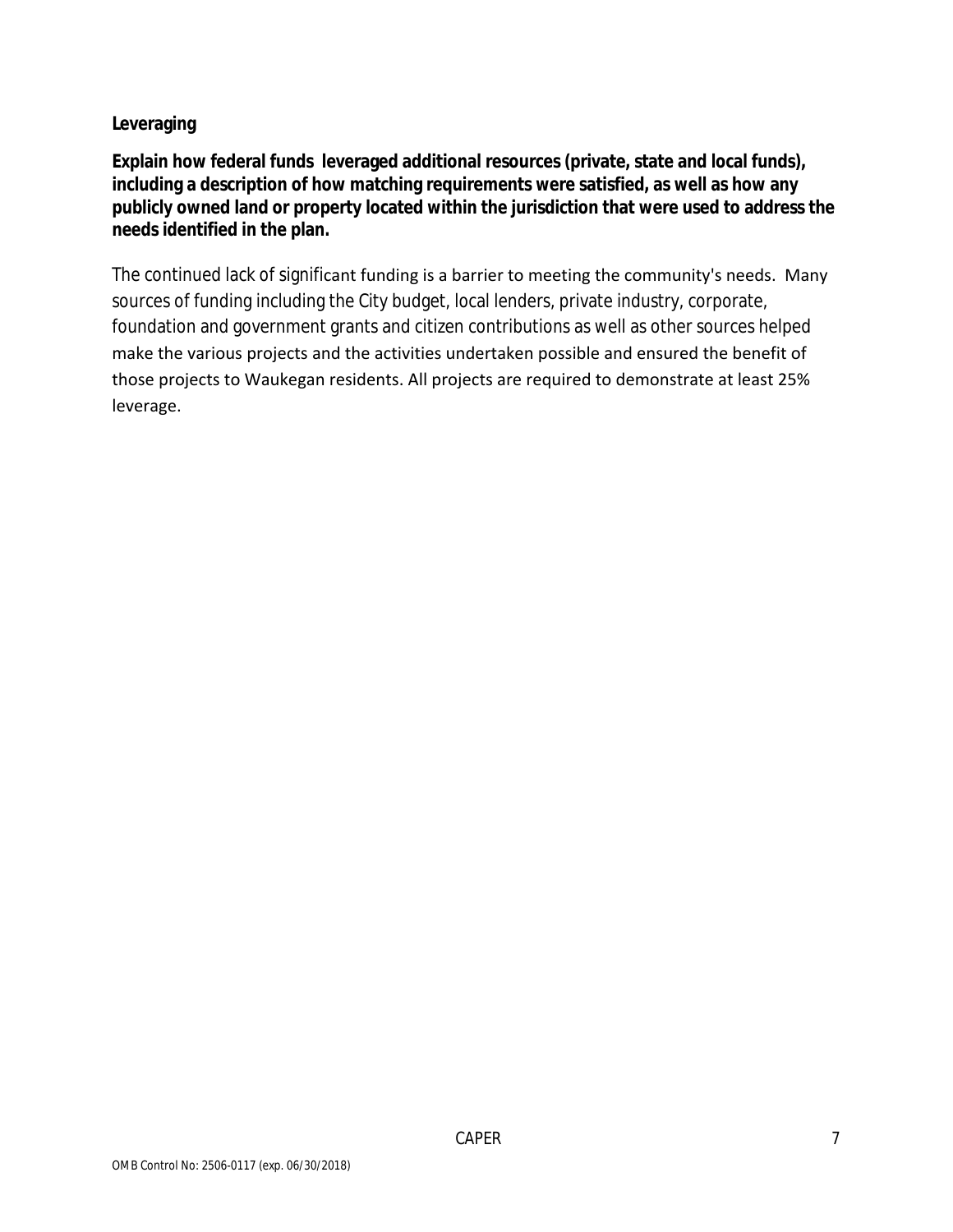# **CR-20 - Affordable Housing 91.520(b)**

**Evaluation of the jurisdiction's progress in providing affordable housing, including the number and types of families served, the number of extremely low-income, low-income, moderate-income, and middle-income persons served.**

|                                          | <b>One-Year Goal</b> | Actual |
|------------------------------------------|----------------------|--------|
| Number of Homeless households to be      |                      |        |
| provided affordable housing units        |                      |        |
| Number of Non-Homeless households to be  |                      |        |
| provided affordable housing units        |                      |        |
| Number of Special-Needs households to be |                      |        |
| provided affordable housing units        |                      |        |
| Total                                    |                      |        |

|  | Table 5 - Number of Households |
|--|--------------------------------|
|--|--------------------------------|

|                                        | <b>One-Year Goal</b> | Actual |
|----------------------------------------|----------------------|--------|
| Number of households supported through |                      |        |
| Rental Assistance                      | 0                    |        |
| Number of households supported through |                      |        |
| The Production of New Units            | 0                    |        |
| Number of households supported through |                      |        |
| Rehab of Existing Units                | 10                   | 10     |
| Number of households supported through |                      |        |
| <b>Acquisition of Existing Units</b>   | 0                    |        |
| <b>Total</b>                           | 10                   |        |

**Table 6 – Number of Households Supported**

#### **Discuss the difference between goals and outcomes and problems encountered in meeting these goals.**

During this program period, the goal was to provide housing rehabilitation for ten (10) owneroccupied homeowners. The outcome was achieved. However, the Housing Rehabilitation Program continues to struggle with challenges such as the delay in allocation distribution and a lack of qualified contractors. The Housing Rehabilition Program currently has over fifty (50) residents awaiting service.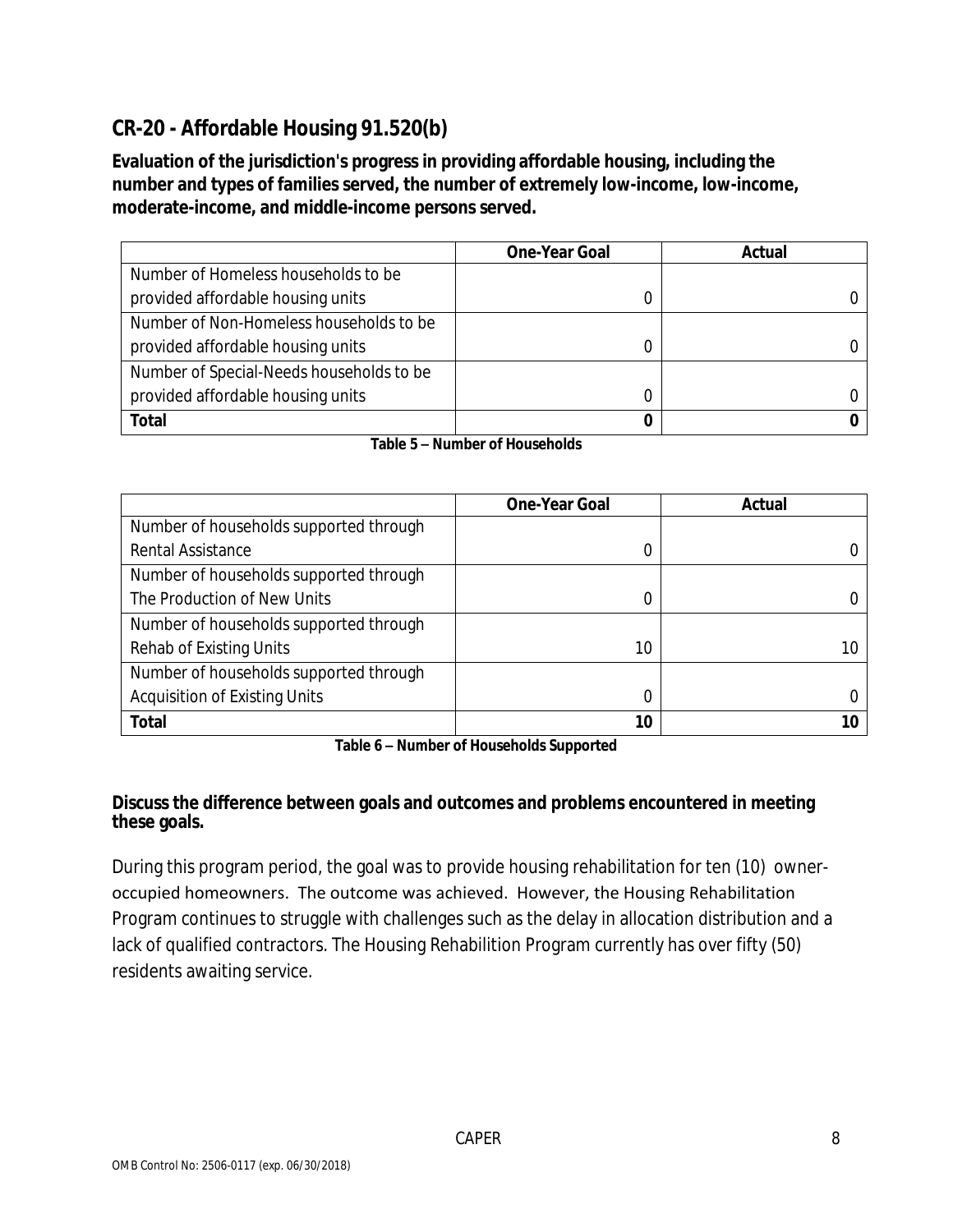#### **Discuss how these outcomes will impact future annual action plans.**

The City has implemented enhanced policies and procedures that will ensure positive and productive future outcomes. With the implementation of these enhanced procedures, future action plans will ensure improved outcomes.

#### **Include the number of extremely low-income, low-income, and moderate-income persons served by each activity where information on income by family size is required to determine the eligibility of the activity.**

| Number of Households Served | <b>CDBG Actual</b> | <b>HOME Actual</b> |
|-----------------------------|--------------------|--------------------|
| Extremely Low-income        |                    |                    |
| Low-income                  |                    |                    |
| Moderate-income             |                    |                    |
| Total                       | 10                 |                    |

**Table 7 – Number of Households Served**

#### **Narrative Information**

During this program period, ten (10) owner-occupied households benefited from Hosuing Rehabilitation Program assistance. The chart above represents the income levels of the household served with emergency or substantial assistance. Currently, there are over fifty (50) Waukegan homeowners awaiting assistance from the program. The City has partnered with Community Partners for Affordable Housing to administer housing rehabilitation with HOME funds administered though Lake County.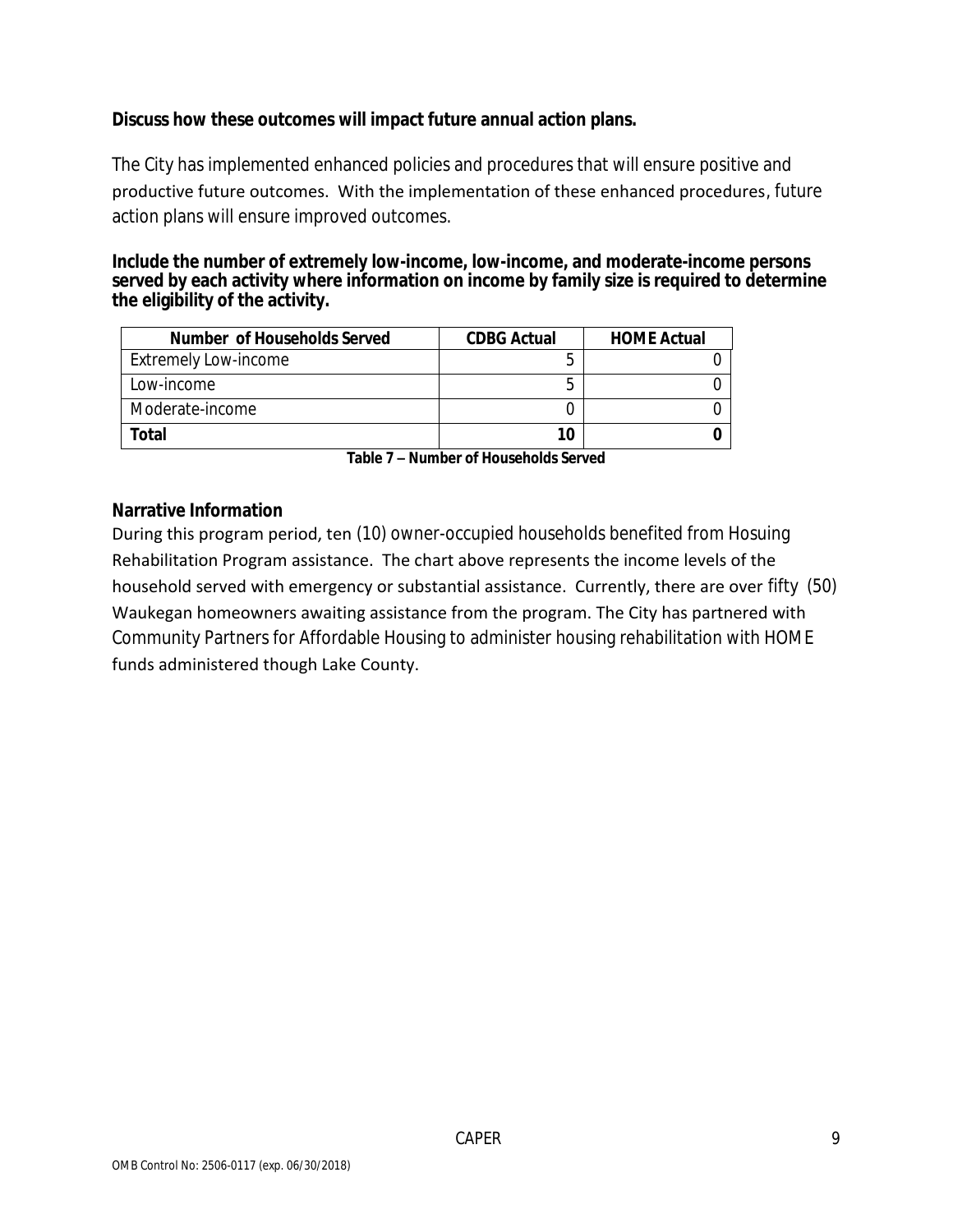# **CR-25 - Homeless and Other Special Needs 91.220(d, e); 91.320(d, e); 91.520(c)**

**Evaluate the jurisdiction's progress in meeting its specific objectives for reducing and ending homelessness through:**

# **Reaching out to homeless persons (especially unsheltered persons) and assessing their individual needs**

Waukegan received requests for funding from agencies that provide supportive housing services. A Safe Place provides transitional housing for battered women and their children; PADS delivers shelter & supportive service to help stabilize individuals and families who are homeless or at risk of being homeless. Theses agencies provide supportive services which assists clients with transitional housing, emergency shelter and supportive services.

#### **Addressing the emergency shelter and transitional housing needs of homeless persons**

The Lake County Community Development Division and City of Waukegan staff are active members of the Lake County Coalition for the Homeless and continues to maintain a strong relationship and meet regularly with homeless service providers, human service agencies, other local governments, and community representatives in an effort to provide effective and appropriate services to the homeless in Lake County. This gathering presents the opportunity to determine the needs of the homeless population and create a priority list for funding opportunities. The lead decision-making entity in this process is known as the Lake County Coalition for the Homeless (LCCH), which brings the expertise and experience of the groups listed above together. LCCH's relationship with the Community Development Commission (CDC) shows the tiered nature of the planning process, which helps to ensure that limited funds and other resources will be used in an appropriate manner.

 The Lake County Coalition for the Homeless works on multiple levels to strengthen Lake County's Continuum of Care through the following:

- ongoing needs assessment and analysis;
- **•** provision of technical assistance;
- increased stakeholder participation;
- development of strategies for addressing identified needs;
- monitoring of progress toward strategic objectives and action steps;
- coordination of various organizational structures related to homelessness; and
- coordination of the annual HUD CoC NOFA application.

Lake County continues to use Emergency Solutions Grants, Continuum of Care Grants, and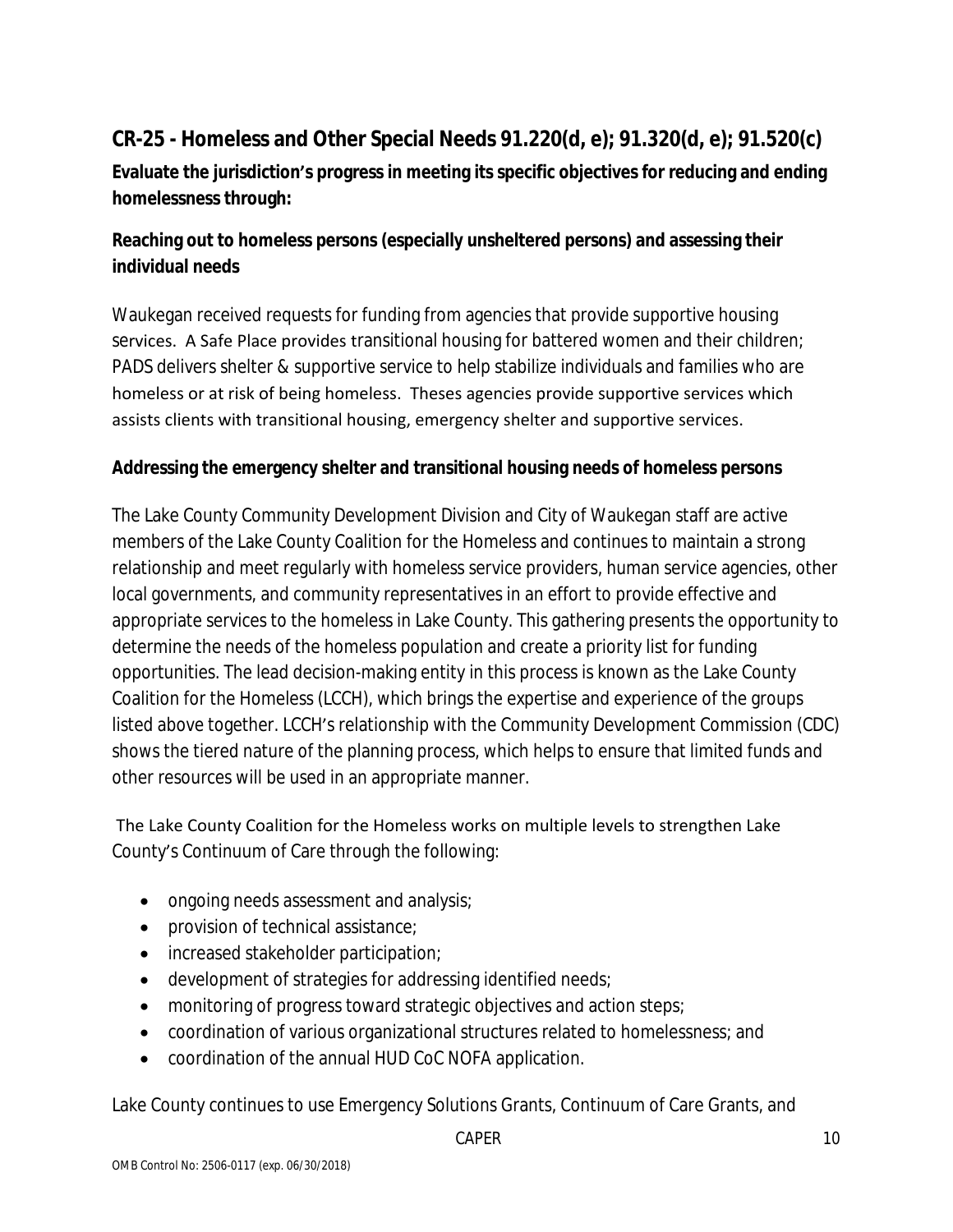Community Development Block Grant funds to support new and ongoing operations of critical community homeless services. An account of how those funds have been spent throughout this Program Year can be found in the latest CoC Application.

The complete Lake County Continuum of Care (CoC) strategy can be obtained from the Lake County Office of Planning and Development, 500 W. Winchester Road, Unit 101 Libertyville, IL 60048, (847) 377-2331.

**Helping low-income individuals and families avoid becoming homeless, especially extremely low-income individuals and families and those who are: likely to become homeless after being discharged from publicly funded institutions and systems of care (such as health care facilities, mental health facilities, foster care and other youth facilities, and corrections programs and institutions); and, receiving assistance from public or private agencies that address housing, health, social services, employment, education, or youth needs**

The City partners with PADS Lake County which delivers shelter and supportive services to help stabilize individuals and families who are chronically homeless or at risk of being homeless. Collaboration with Prairie State Legal Services provides Waukegan residents facing discrimation negotiation/dispute resolution assistance where discrimination has been identified and confirmed through investigation and or testing to ensure there is no violation of the Fair Housing Act. In addition, Prairie State Legal Services Disability Advocacy Program serves extremely low income disabled persons who have legal issues that impact the ability of the household to meet their basic human needs for adequate housing including needs-based government benefits such as Social Security Insurance and Medicaid and to ensure children with disabilities access the appropriate educational services to which they are entitled. Homeless prevention is address by partnering with various programs to address individuals who often face difficulties in maintaining self-sufficiency.

**Helping homeless persons (especially chronically homeless individuals and families, families with children, veterans and their families, and unaccompanied youth) make the transition to permanent housing and independent living, including shortening the period of time that individuals and families experience homelessness, facilitating access for homeless individuals and families to affordable housing units, and preventing individuals and families who were recently homeless from becoming homeless again**

As members of the Lake County Coalition for the Homeless, the City of Waukegan staff along with other member agencies has participated in ongoing efforts by the Coalition to assist the homeless population.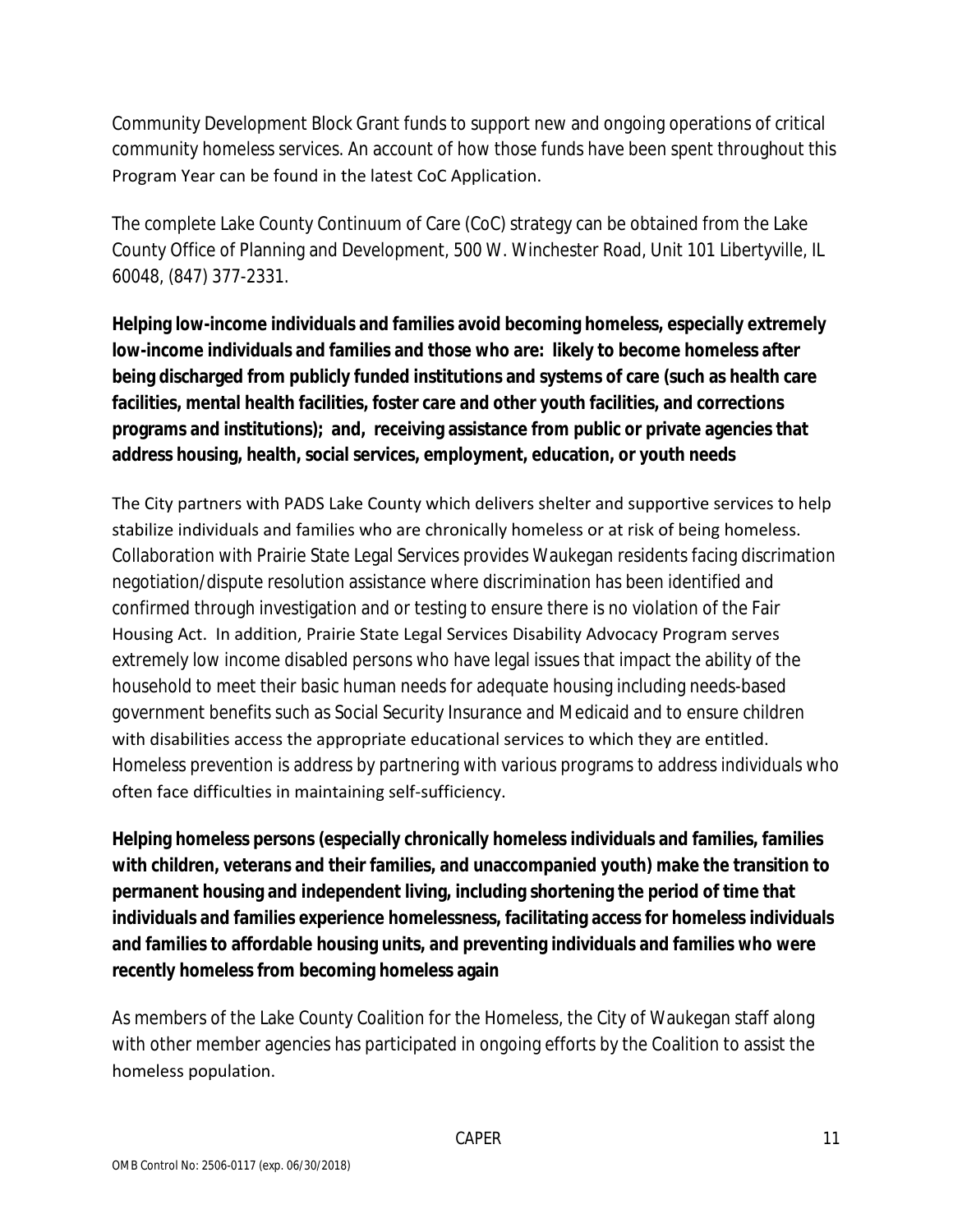# **CR-30 - Public Housing 91.220(h); 91.320(j)**

## **Actions taken to address the needs of public housing**

The actions to address the needs of public housing include the collaboration of both entities, the City of Waukegan and the Waukegan Housing Authority to focus on issues and solutions necessary to address the existing housing stock as it relates to low income families within the community. Throughout the years, the City of Waukegan has completed various facility improvement projects in conjunction with the Waukegan Housing Authority. The projects ranged from ADA handicap accessibility to boiler replacement in the public housing units located in Waukegan. The Waukegan Housing Authority has 874 housing choice vouchers of which 36 are portable and 448 public housing units of which 25 are scattered sites throughout the City of Waukegan. In addition, we fund Prairie State Legal Services to ensure that low income and disabled residents are not denied public housing due any form of discrimination.

## **Actions taken to encourage public housing residents to become more involved in management and participate in homeownership**

The Waukegan Housing Authority maintains a Resident Council to encourage resident involvement in management. Each site has a Resident Council which acts as a liaison between the Housing Authority and the residents, voicing the concerns of the residents to the Housing Authority. The Housing Authority encourages homeownership through the Family Self-Sufficiency Program. Upon completion of the Family Self-Sufficiency Program residents are referred to several partner agencies for homeownership opportunites.

## **Actions taken to provide assistance to troubled PHAs**

Not applicable.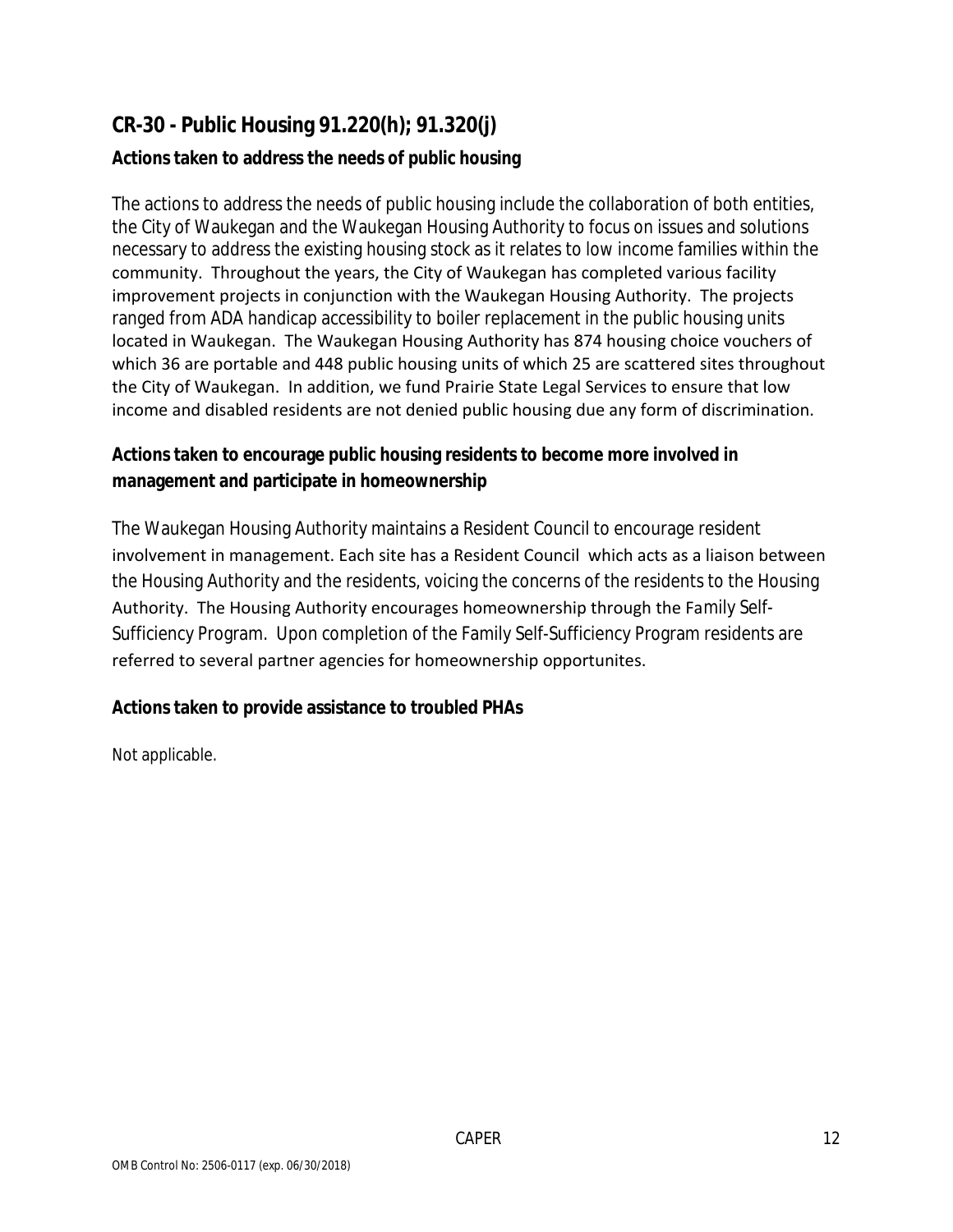# **CR-35 - Other Actions 91.220(j)-(k); 91.320(i)-(j)**

**Actions taken to remove or ameliorate the negative effects of public policies that serve as barriers to affordable housing such as land use controls, tax policies affecting land, zoning ordinances, building codes, fees and charges, growth limitations, and policies affecting the return on residential investment. 91.220 (j); 91.320 (i)**

The City of Waukegan has supported several agencies that provide affordable housing options for its residents. Agencies such as Community Partners for Affordable Housing and Lake County Residential Development Corporation have been partners on developments that provide the various affordable housing options within the City. The City's public policy does not hinder the development of the affordable housing. The barrier to affordable housing in Waukegan is insufficient available funding sources. The City continues to seek partnerships that would foster the development of housing options. Also, the City's First Time Home Buyers Program provides down payments assistance and budget classes for individuals and families to obtain stable housing. Some agencies provide other needs but were not funded with the grant in PY2018.

## **Actions taken to address obstacles to meeting underserved needs. 91.220(k); 91.320(j)**

Lack of sufficient funding is the primary obstacle to addressing underserved needs when it comes to public services and the 15% cap compulsory by HUD. Waukegan's CDBG office typically receives requests for up to four times the amount of funding that is available in a given year. Many qualified agencies are already in existence throughout Lake County, and calls are received each year from individuals who are interested in starting various types of social service agencies to meet specific needs. These individuals are added to our distribution list for notification of funding availability and training opportunities by the Consortium; thereby, informing them of the process Waukegan adheres to and allowing them the opportunity to apply for grants in the future. There are various existing agencies that help serve underserved needs; although, they do not receive funding from CDBG.

#### **Actions taken to reduce lead-based paint hazards. 91.220(k); 91.320(j)**

The City distributes the handout booklet "Protect Your Family from Lead in Your Home" to every participating household. CDBG staff has created a sign-off sheet for the file as proof of delivery of the booklet. Since January 1, 2003, a certified lead risk assessor has been used to analyze lead level on every substantial rehab project for the City of Waukegan. Currently, lead inspections are performed during the environmental review process of the housing rehabiliation programs and any issues discovered are addressed during the emergency or substantial rehabilitation project.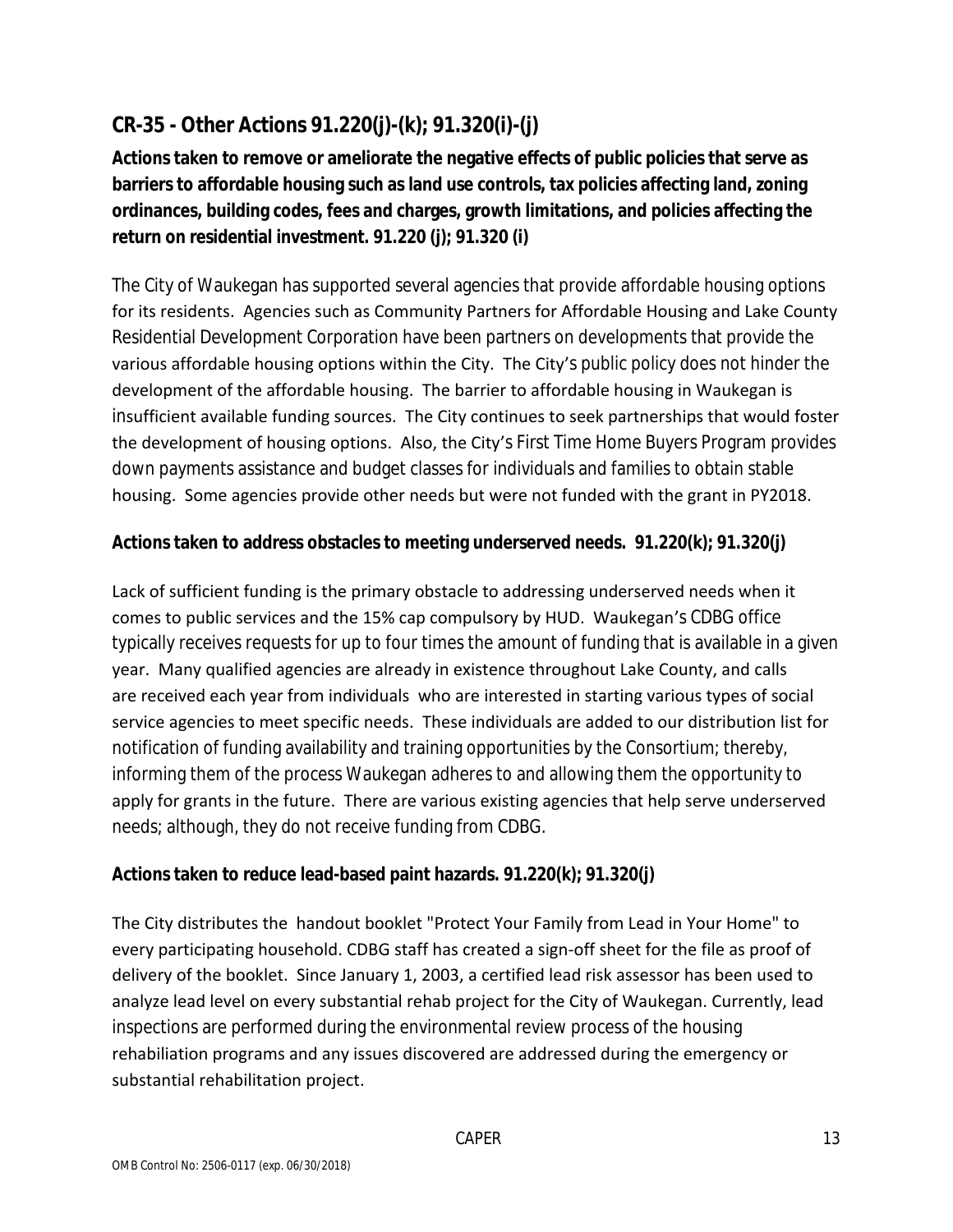## **Actions taken to reduce the number of poverty-level families. 91.220(k); 91.320(j)**

In an effort to reduce the number of families living below the poverty level, the City of Waukegan funds several public service agencies aimed at helping households become or remain self-sufficient. Prairie State Legal Services' Disability Advocacy Program provides legal advice and representation to persons with disabilities who have been wrongfully denied or threatened with loss of disability, Medicaid or housing benefits. By providing these services, the cases that are won will allow that individual and their family to become self-supporting citizens. Waukegan Township provided year-round lawn care and snow removal to over 614 Waukegan seniors on fixed incomes to assist them in remaining self-sufficient. Christ Church Elder Care Program provided escorted transportation to medical appointments, friendly visits and grocery shopping aid to low income, homebound elders in an effort to help 121 Waukegan seniors remain self-sufficient. The Youth Conservation Corp and YouthBuild Lake County Programs offers an 8-10 month career training opportunity serving 17-24 year old at-risk youth. They provide GED/high school diploma attainment, case management services, stipendpaid training, service learning opportunities, workforce preparation, post-secondary education initiatives, and leadership development necessary to become productive individuals in society thereby, reducing the chances of living in poverty.

The food pantry program provided by Catholic Charities and others in the community provide its beneficiaries assistance with emergency food for individuals and families in need of food. This service includes food stamp sign-up.

By funding various community services, which play a valuable role in providing a broad array of opportunities and collaborating with affordable housing programs, the City continues its efforts to reduce the number of families in poverty.

## **Actions taken to develop institutional structure. 91.220(k); 91.320(j)**

Waukegan CDBG staff works closely with other departments of the City, namely Public Works and Code Enforcement Department in an effort to ensure the needs of Waukegan's residents are met at all levels in the community. CDBG funds a few programs and projects sponsored by these departments – street resurfacing, code enforcement, and housing rehabilitation. Reporting on a quarterly basis, these departments coordinate regularly with the CDBG office on the progress of their program/project.

During the 2018 program period, the Planning and Zoning Department has been preparing the 2019 Comprehensive Plan. This Comprehensive Plan is the City's roadmap, which details a longterm vision and a policy agenda for critical issues including: land use, redevelopment, housing, economic development, infrastructure, transportation, parks and recreation, natural resources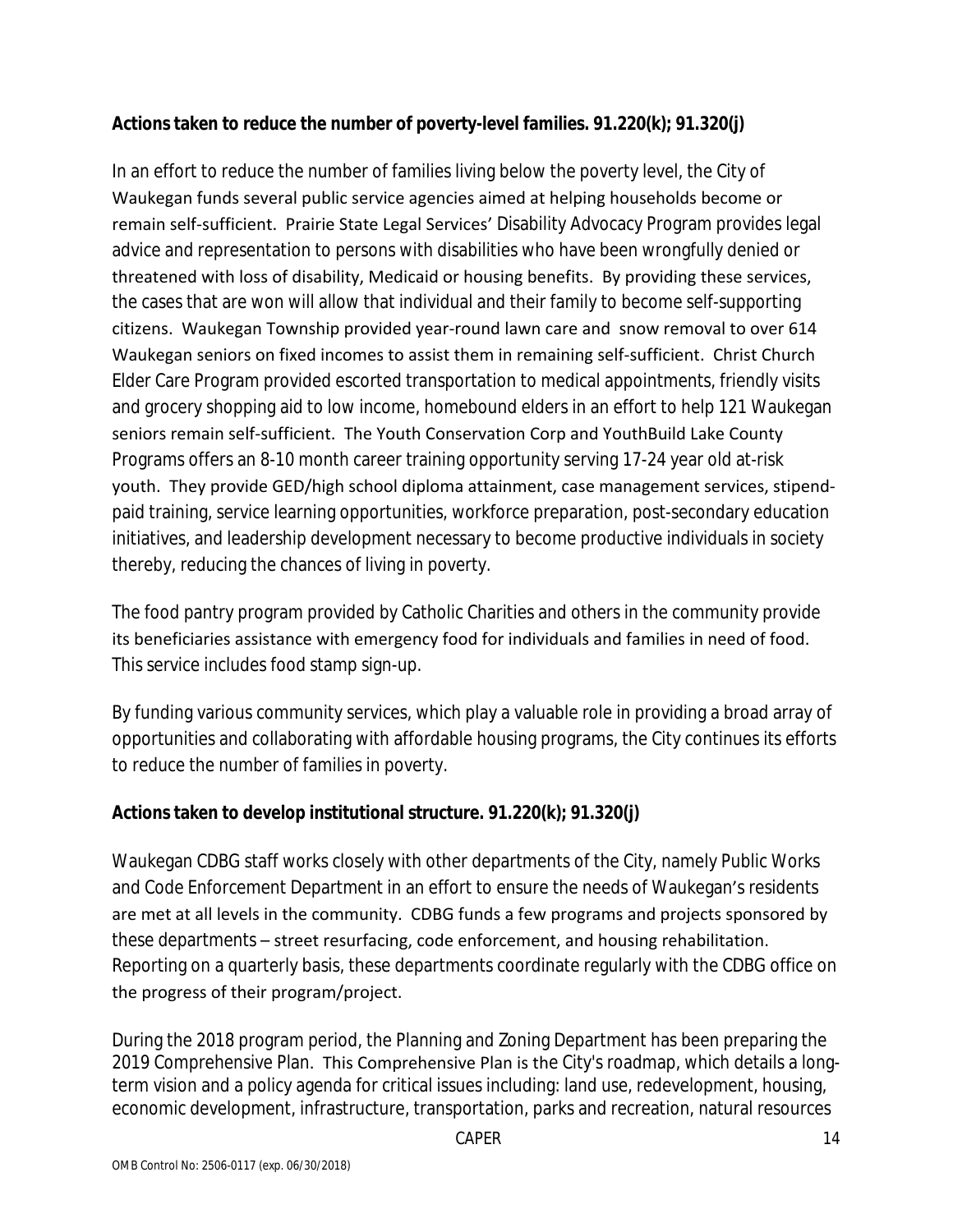and more. Ultimately, the Plan answers the question, "What should Waukegan look like in 10 to 20 years and how do we get there?"

#### **Actions taken to enhance coordination between public and private housing and social service agencies. 91.220(k); 91.320(j)**

In an effort to eliminate barriers to affordable housing, with the City's support, the Community Partners for Affordable Housing offers a First Time Homebuyers Program which enables future low-income homeowners to get an interest-free federal loan as well as the opportunity to attend homebuyer's educational classes. Pre-purchase counseling helps to alleviate some of the risk that low and very low-income home buyers may experience as they purchase their first home. This counseling includes budgeting, home purchase, and home maintenance. There are more clients receiving this counseling than the number of recipients receiving down payment interest-free loans. Also, local lending institutions match the Community Partner for Affordable Housing's down payment amount with the same or greater match which enables more families to participate in the program.

## **Identify actions taken to overcome the effects of any impediments identified in the jurisdictions analysis of impediments to fair housing choice. 91.520(a)**

In partnership with Prairie State Legal Services(PSLS), the City has addressed the following actions to overcome the identified impediments to fairing housing. PSLS provided education and outreach, counseling and referrals, investigation and testing, negotiation and legal services, communication, marketing and fundraising. During the program period the agency conducted 27 housing tests and trained 6 new testers to assist with future testing; provided 9 presentations to a total of 186 individuals on how to identify potential discrimination and understand rights and responsibilities; received 45 cases involving housing discrimination; and distributed a total of 1000 English and 246 Spanish flyers and brochures regarding fair housing. The agency also maintains social media sites as a means of distributing information to the public.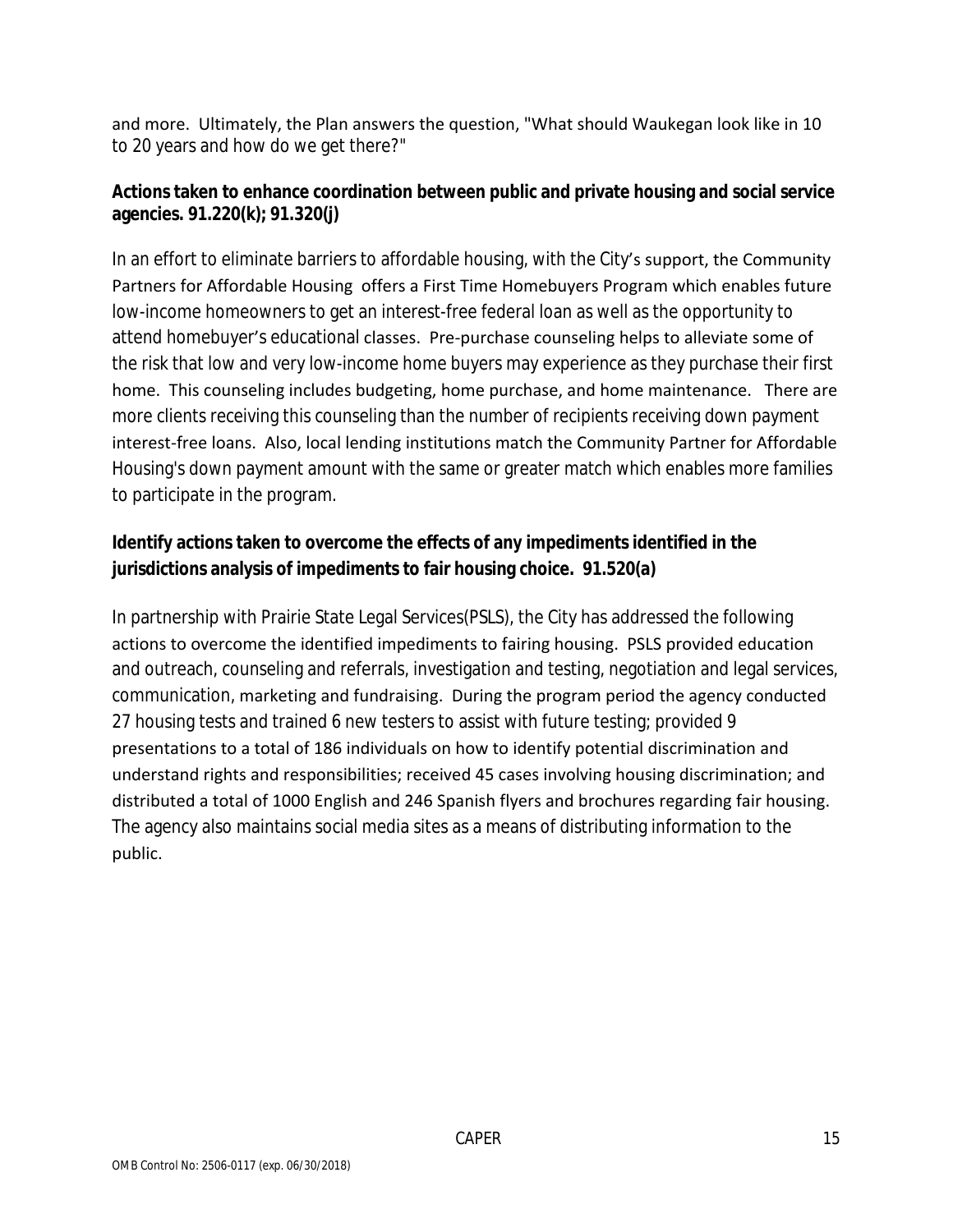# **CR-40 - Monitoring 91.220 and 91.230**

**Describe the standards and procedures used to monitor activities carried out in furtherance of the plan and used to ensure long-term compliance with requirements of the programs involved, including minority business outreach and the comprehensive planning requirements**

The CAPER reflects the accomplishments and status of the City of Waukegan's activities under the CDBG program and other information concerning the state of Waukegan. CDBG funds are awarded by the U.S. Department of Housing and Urban Development (HUD) on a formula basis to entitlement communities. These communities carry out a wide range of community development activities directed toward neighborhood revitalization and the provision of improved community services and facilities. Entitlement communities develop their own programs and funding priorities but must give maximum feasible priority to activities which either benefit low and moderate income persons or aid in the prevention or elimination of slum and blight. Activities may also be carried out which the community certifies are designed to meet other community development needs having a particular urgency because existing conditions pose a serious and immediate threat to the health or welfare of the community where other financial resources are not available to meet such needs. Activities, which do not meet one of the three National Objectives, may not be undertaken with CDBG funds.

Contact via phone, emails, as well as on-site assistance has been provided to correct errors, and in an effort to ensure future compliance and timeliness. A minimum of one site visit per agency was administered during Program Year 2018. Site visits were made to agencies and they were found to be in compliance with spending, clients projected and served, and program objectives.

Since 2003 the Consortium, Lake County, North Chicago, and Waukegan teamed up to monitor agencies that are common to each entity; thereby, being more thorough and more efficient and less time consuming for both the Grantee and each subrecipient. Because the process works well, we will continue to monitor this way.

CDBG staff keeps close contact with agencies receiving funds for projects and programs and steps are taken to ensure compliance with CDBG regulations. Upon receiving agreements for funding, CDBG staff coordinates with subrecipients on the frequency of status reports. Monthly or quarterly reports are acceptable. However, the requirement is at least quarterly. Information to be provided in these reports include the accomplishments toward goals set prior to program or the project for the specified period as well as any difficulties, problems, delays or obstacles encountered and what actions were taken to overcome them. In addition to the